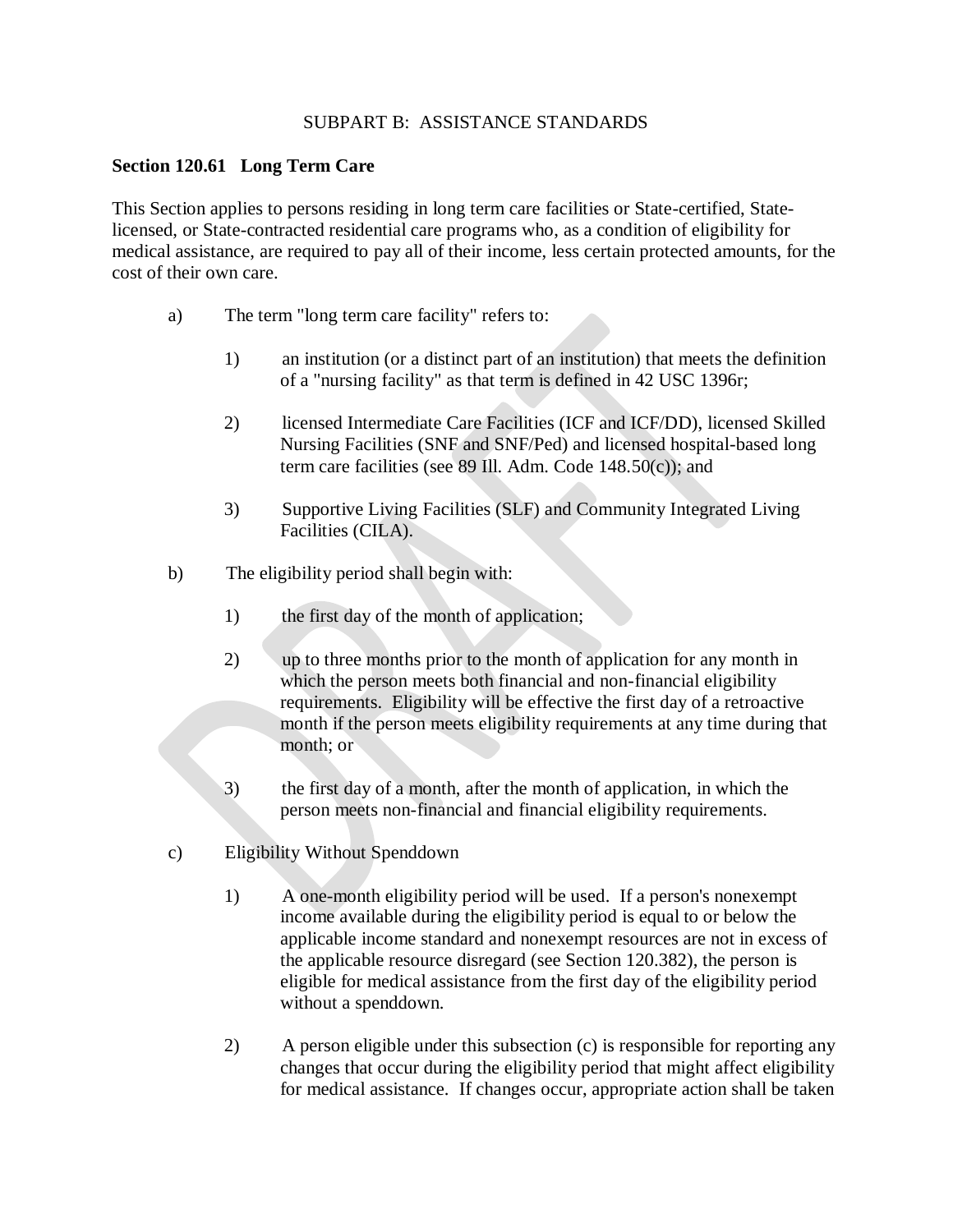by the Department, including termination of eligibility for medical assistance. If changes in income, resources or family composition occur that would make the person a spenddown case, a spenddown obligation will be determined and subsection (d) will apply. A redetermination of eligibility shall be made at least every 12 months.

- d) Eligibility with Spenddown
	- 1) If countable income available during the eligibility period exceeds the applicable income standard and/or nonexempt resources exceed the applicable resource disregard, a person has a spenddown obligation that must be met before financial eligibility for medical assistance can be established. The spenddown obligation is the amount by which the person's countable income exceeds the applicable income standard or nonexempt resources exceed the applicable resource disregard.
	- 2) A person meets the spenddown obligation by incurring or paying for medical expenses in an amount equal to the spenddown obligation. Medical expenses shall be applied to the spenddown obligation as provided in Section 120.60(c).
	- 3) Projected expenses for services provided by a long term care facility that have not yet been incurred, but are reasonably expected to be, may also be used to meet a spenddown obligation. The amount of the projected expenses is based on the private pay rate of the long term care facility at which the person resides or is seeking admission.
	- 4) A person who has both an income spenddown and a resource spenddown cannot apply the same incurred medical benefits to both. Incurred medical expenses are first applied to an income spenddown.
- e) Post-eligibility Treatment of Income. If non-financial and financial eligibility is established, a person's total income, including income exempt and disregarded in determining eligibility, must be applied to the cost of the person's care, minus any applicable deductions provided under subsection (f).
- f) Post-eligibility Income Deductions. From a person's total income that is payable for a person's care, certain deductions are allowed. Allowed deductions shall increase the amount paid by the Department for residential services on behalf of the person, up to the Department's payment rate for the facility. Deductions shall be allowed for the following amounts in the following order:
	- 1) SSI benefits paid under 42 USC 1382(e)(1)(E) or (G) and, for residents of Supportive Living Facilities, the minimum current SSI payment standard for an individual (or a couple, if spouses reside together), less the personal needs allowance specified in subsection  $(f)(2)(C)$  of this Section, shall be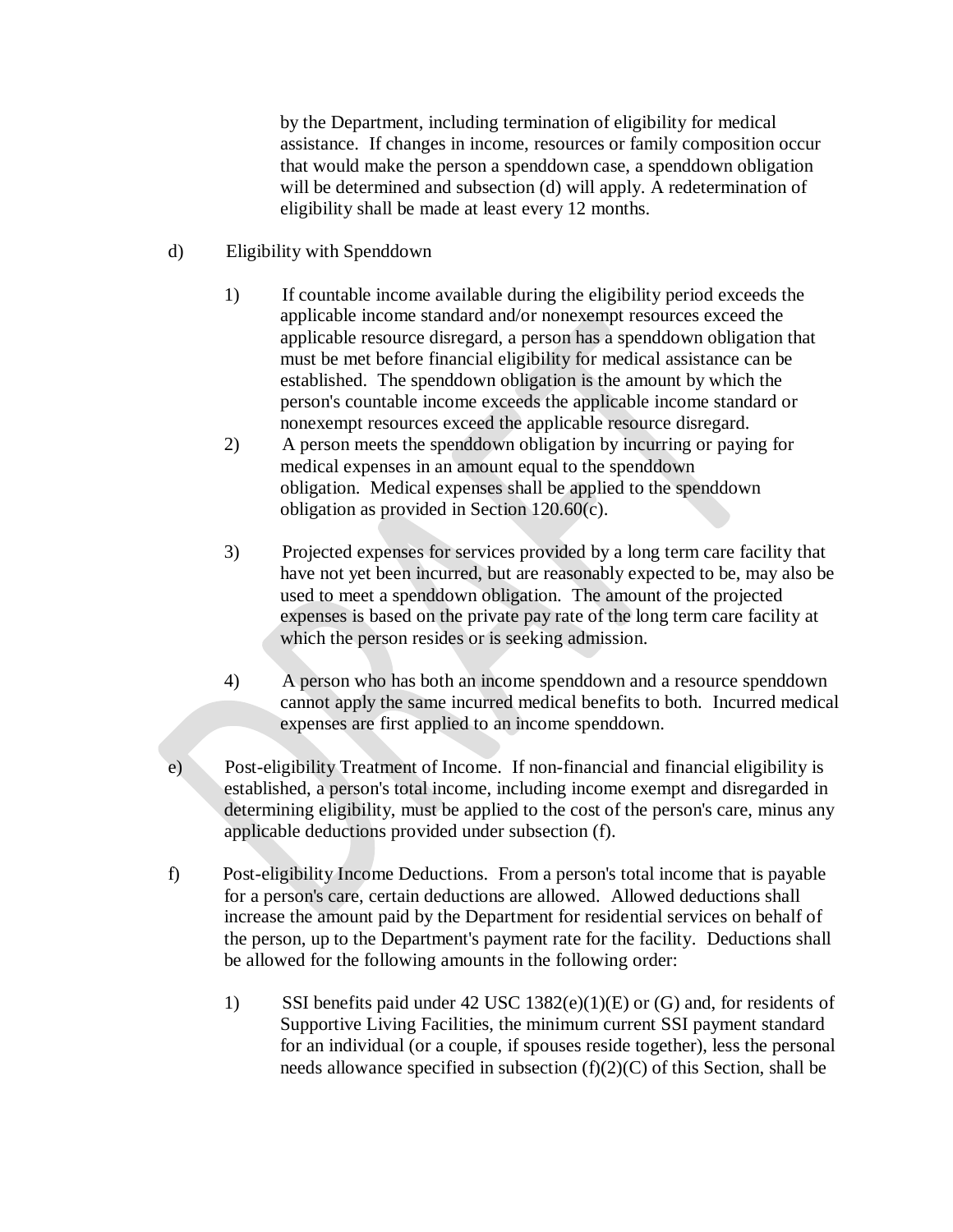deducted for room and board charges (see 89 Ill. Adm. Code 146.225(c) and  $(d)$ ;

- 2) a personal needs allowance:
	- A) for persons other than those specified in subsections  $(f)(2)(B)$ through (F), \$30 per month;
	- B) for spouses residing together, \$60 per couple per month (\$30 per spouse);
	- C) for persons or spouses residing in Supportive Living Facilities, \$90;
	- D) for persons residing in Community Integrated Living Arrangements (see 59 Ill. Adm. Code 115): \$60 per month, with dates of service beginning on or after 9/1/14;
		- i) \$50 per month, for dates of service prior to 9/1/14;
		- ii) \$60 per month, for dates of service on or after 9/1/14 through 6/30/15;
		- iii) \$50 per month, for dates of service on or after  $7/1/15$ .
	- E) for veterans who have neither a spouse nor dependent child, or surviving spouses of veterans who do not have a dependent child, and whose monthly veterans' benefits are reduced to \$90, a \$90 income disregard is allowed in lieu of a personal allowance deduction. Persons allowed the \$90 per month income disregard are not also permitted the \$30 per month personal allowance; or
	- F) for persons residing in an Intermediate Care Facility for Individuals with Developmental Disabilities (ICF/DD) licensed under the ID/DD Community Care Act [210 ILCS 47]: \$60 per month, with dates of service beginning on or after  $9/1/14$ ;
		- i) \$30 per month, for dates of services prior to  $9/1/14$ ;
		- ii) \$60 per month, for dates of service on or after 9/1/14 through 6/30/15;
		- $\frac{1}{11}$  \$30 per month, for dates of service on or after  $7/1/15$ .
- 3) a community spouse income allowance pursuant to Section 120.379(e);
- 4) a family allowance pursuant to Section 120.379(e)(2);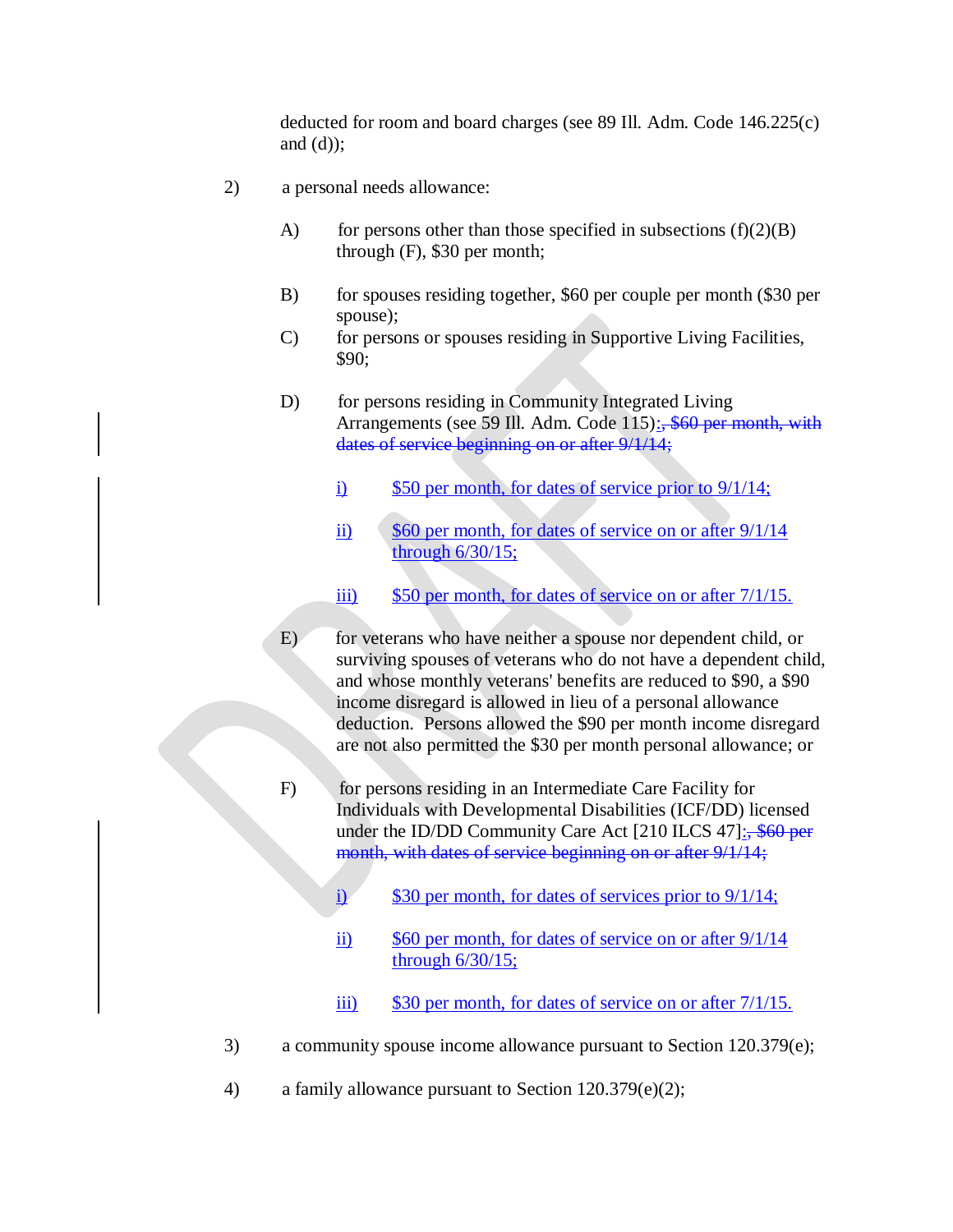- 5) an amount to meet the needs of qualifying children (as defined in 26 USC 152) under age 21 who do not reside with either parent, who do not have enough income to meet their needs and whose resources do not exceed the resource limit. To determine needs and resource limits:
	- A) the MANG(C) and applicable resource disregard are used (see Sections 120.30 and 120.382); and
	- B) any payments made on medical bills for the children can be deducted from the person's income;
- 6) amounts for incurred expenses for certain Medicare and health insurance cost sharing that are not subject to payment by a third party, limited to:
	- A) Medicare premiums, deductibles, or coinsurance charges not paid by Medicaid or another third party payor;
	- B) Other health insurance premiums, deductibles or coinsurance (cost sharing) charges provided the insurance meets the definition of a "health benefit plan" and is approved for providing that insurance in Illinois by the Illinois Department of Insurance.
		- i) "Health benefit plan" means any accident and health insurance policy or certificate, health services plan contract, health maintenance organization subscriber contract, plan provided by a MEWA (Multiple Employer Welfare Arrangement) or plan provided by another benefit arrangement.
		- ii) Health benefit plan does not mean accident only, credit, or disability insurance; long-term care insurance (except for the month of admission to a long term care facility); dental only or vision only insurance; specified disease insurance; hospital confinement indemnity coverage; limited benefit health coverage; coverage issued as a supplement to liability insurance; insurance arising out of a workers' compensation or similar law; automobile medical payment insurance; or insurance under which benefits are payable with or without regard to fault and that is statutorily required to be contained in any liability insurance policy or equivalent self-insurance;
- 7) Expenses Not Subject to Third Party Payment for Necessary Medical Care Recognized under State Law, but Not a Covered Service under the Medical Assistance Program. "Necessary medical care" has the meaning